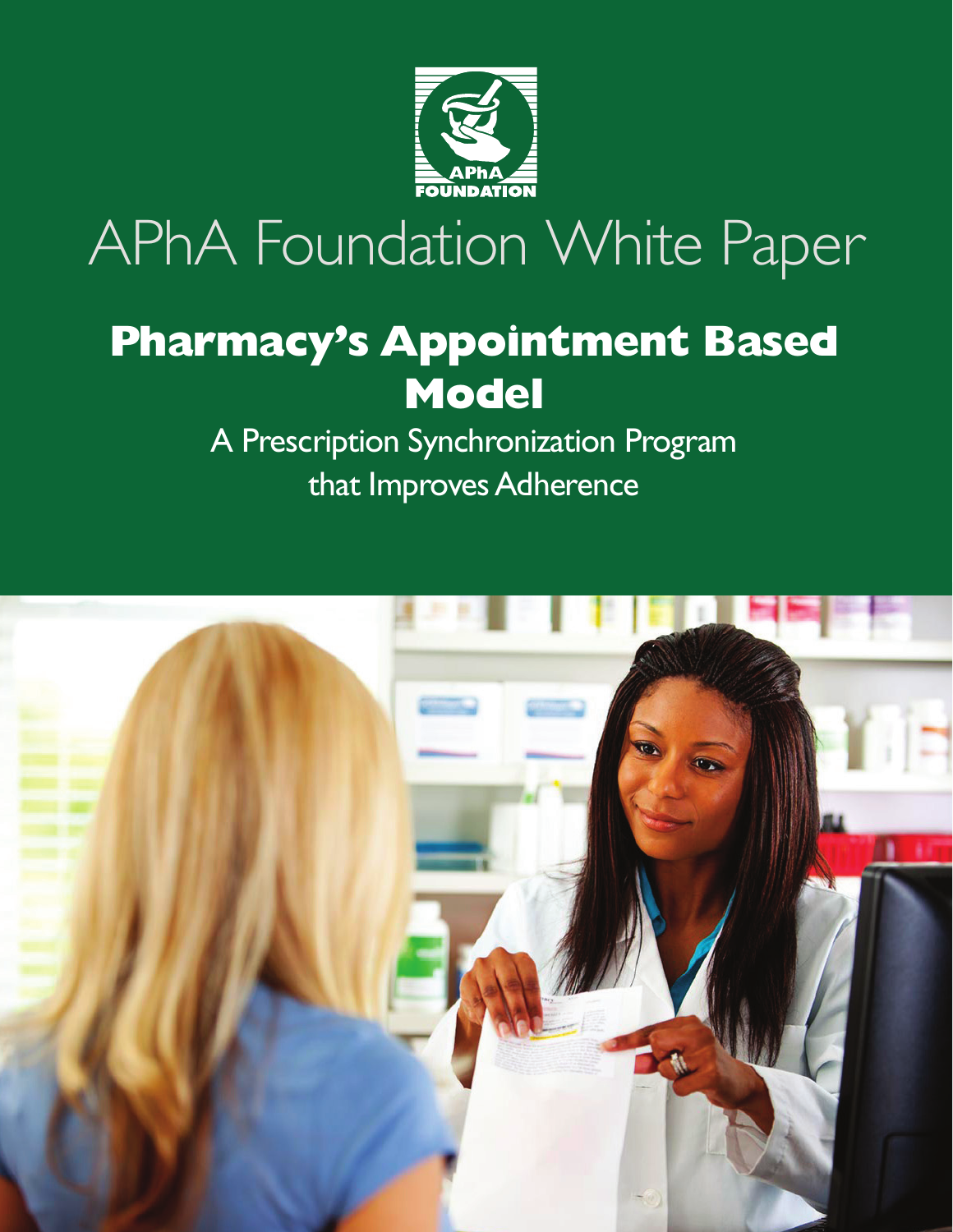**American Pharmacists Association Foundation**



**Pharmacy's Appointment Based Model** *A prescription synchronization program that improves adherence*

## Pharmacy's Appointment Based Model: A prescription synchronization program that improves adherence

American Pharmacists Association Foundation

#### **ABSTRACT**

**Objective:** To synthesize the experiences of an expert panel of individuals related to designing and implementing innovative methods to improve medication adherence, especially through appointment based models and refill synchronization, and to describe benefits and implementation requirements of the methods.

**Data sources:** A group of stakeholders gathered on January 9-10, 2013, in Washington, DC with participants representing 11 community pharmacies or pharmacy networks, 3 national organizations, and 2 government agencies. Six consortium participants are affiliated with organizations that are currently operating or exploring the ABM.

**Summary:** The care model used in community pharmacies across America can be optimized to promote medication adherence and enhance the medication use experience. The Appointment Based Model (ABM) shifts the pharmacy staff's focus from passively filling prescription orders at the request of the consumer on an unaligned schedule to proactively synchronizing a pick-up date for chronic medicines and confirming the consumer is receiving the correct medications each month. The ABM empowers pharmacists and pharmacy staff to establish, impact, and grow the pharmacist-consumer relationship. To facilitate successful widespread adoption of the ABM, consortium participants recommended implementation tactics related to leadership buy-in, staff training, data collection, technology integration, business model considerations, and service marketing.

**Conclusion:** The ABM has been shown to improve consumer adherence, persistence, and satisfaction. It also improves efficiency for the consumer and the pharmacy staff, while creating an ongoing conversation with each consumer to help optimize medication use. The consortium participants' implementation considerations provide methods and infrastructure for successfully starting and growing the ABM in a community pharmacy setting, leading to improved medication adherence, increased customer loyalty, and the generation of new revenue.

**Keywords:** appointment based model, adherence, synchronization, pharmacy, business model

Correspondence: Lindsay L. Watson, Pharm.D., Director, Applied Innovation, APhA Foundation, 2215 Constitution Ave., NW, Washington, DC 20037-2985. E-mail: lwatson@aphanet.org

Disclaimer: The opinions expressed within this publication are those of consortium participants and do not necessarily reflect the opinions of the participants' affiliated institutions.

Funding: The 2013 APhA Foundation Innovative and Appointment Based Adherence Consortium Meeting, development of this publication, and the associated translational tool development were made possible by support from Pfizer.

Published: August 30, 2013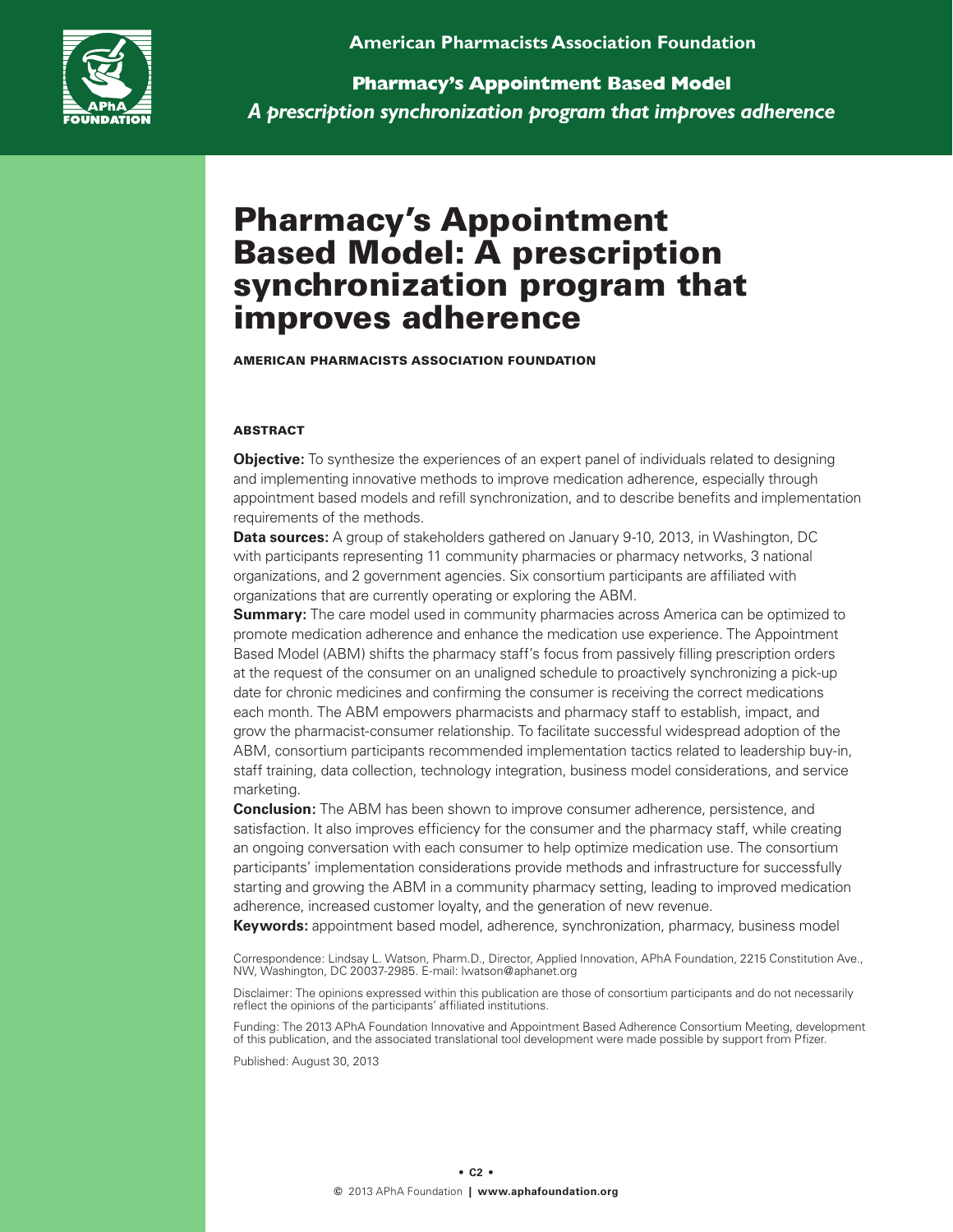#### **BACKGROUND**

The care model used in community pharmacies across America can be optimized to promote medication adherence and enhance the medication use experience. The current pharmacy workflow operates around consumers bringing in new prescriptions, calling for medication refills, and picking up their mediations at their convenience. The pharmacy staff can become overwhelmed as they spend their time answering phone calls, contacting physicians and insurance companies, and filling prescription orders. Consumers who are on multiple medications often visit the pharmacy many times a month, which creates inefficiency for the consumer and the pharmacy.<sup>1</sup> Beyond creating inefficiency, the current pharmacy model is not conducive for pharmacists to perform regular comprehensive medication reviews, provide medication therapy management (MTM) services, or consult with consumers about the impact medications have on their lives. This limits pharmacists' ability to improve medication adherence, safety, and efficacy.

With minor modifications to pharmacy workflow, pharmacists would be ideally positioned to be medication adherence experts and improve consumer outcomes. Pharmacy systems contain information that could provide pharmacists with insight into each consumer's compliance history based on how often prescriptions are filled. In an optimized environment, pharmacists are able to use this information to start the conversation with consumers about medication use and any issues that may impact adherence and compliance.<sup>2</sup> Adherence is an entry point for pharmacists to provide MTM and to take on a larger role on each consumer's health care team. Over the past few years innovative pharmacy practices have been adopting a new care model that empowers the pharmacist and pharmacy staff to establish, impact, and grow the

**"One of the things our patients enjoy most about the appointment based model is having a personal contact at the pharmacy — my pharmacist —someone they know by name who calls them once a month about their medications. We believe the program is helping us build patient satisfaction and loyalty. Interestingly, we have also experienced a very noticeable decrease in foot traffic, which has resulted in less day-to-day chaos, which relieves stress levels. A definite plus! At the same time, the script count and retail product sales have remained steady, both good things also!"** 

**-Pharmacist, Washington**

pharmacist-consumer relationship. These pharmacies have noted that their new Appointment Based Model (ABM) improves pharmacy operations while creating an ongoing conversation with each consumer to help optimize medication use and identify other pharmacists' patient care services that may be beneficial to that individual.<sup>2</sup>

#### About the Appointment Based Model

The ABM is a patient care model designed to improve consumers' adherence to medications and build efficiencies in pharmacy operations. The ABM was first implemented by John Sykora, a pharmacist in Long Beach, California, in 1995 and was more widely implemented and evaluated in 2009 by the Alliance for Patient Medication Safety (APMS).1,2 APMS best describes how ABM operates in their Appointment Based Model Operations Manual:<sup>1</sup>

"The engine that drives the ABM is prescription synchronization. By having all of a patient's prescriptions synchronized to be refilled on the same day of the month, waiting for call-ins has been eliminated. The patient is assigned a day of the month that is convenient for them to pick up all prescriptions. Prior to this appointment day, the patient is contacted with a single call to determine the fill 'order' for that patient."

ABM shifts the pharmacy staff's focus from passively filling prescription orders at the request of the consumer on an unaligned schedule to proactively synchronizing a pick-up date for chronic medicines and confirming the consumer is receiving the correct medications each month.<sup>1</sup> In the ABM, pharmacist and pharmacy staff are able to perform a comprehensive review of all medications each month, which provides the opportunity to identify therapeutic and compliance issues that consumers may be encountering. Figure 1 depicts a typical consumer experience and pharmacy workflow within the ABM model.<sup>1</sup>

The monthly call to the consumer is a core driver of success within the ABM. This pre-appointment call is an important opportunity for pharmacy staff to listen to patients rather than talking at them about their medicines, which is often the approach used in current pharmacy practice. During the call, the pharmacy staff has a conversation with the consumer about their medications that are scheduled to be filled, reasons for discontinuing treatments, and whether the consumer has been to the doctor or hospital in the past month. This call differentiates the ABM from an automatic refill program because it provides meaningful information about relevant changes in the medication profile since the last visit to the pharmacy. As the pharmacy staff obtains the information needed to efficiently and effectively fill the synchronized order each month, consumers are able to see how the pharmacy staff serves as a partner in their health care.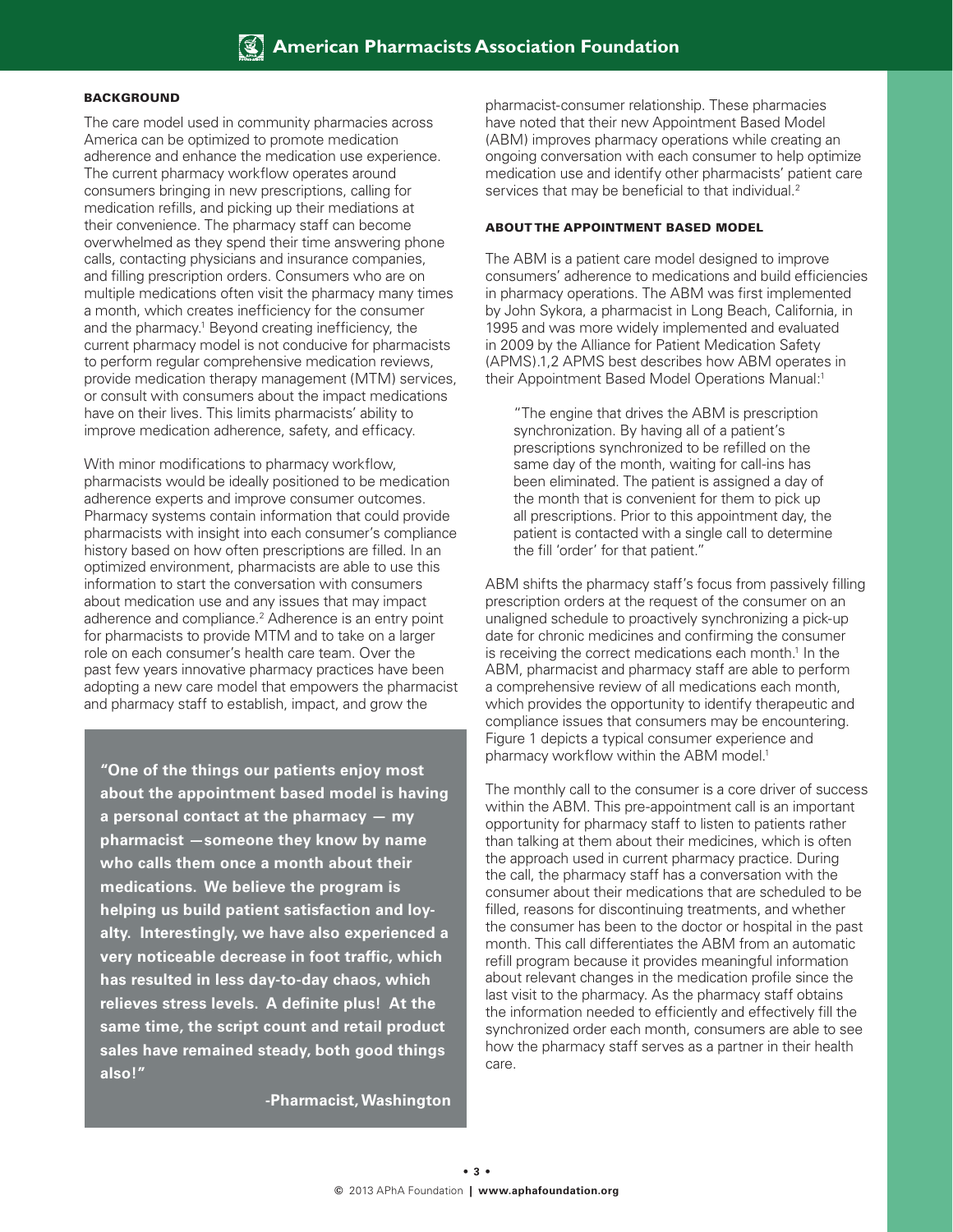### **Figure 1 - The Appointment Based Model**

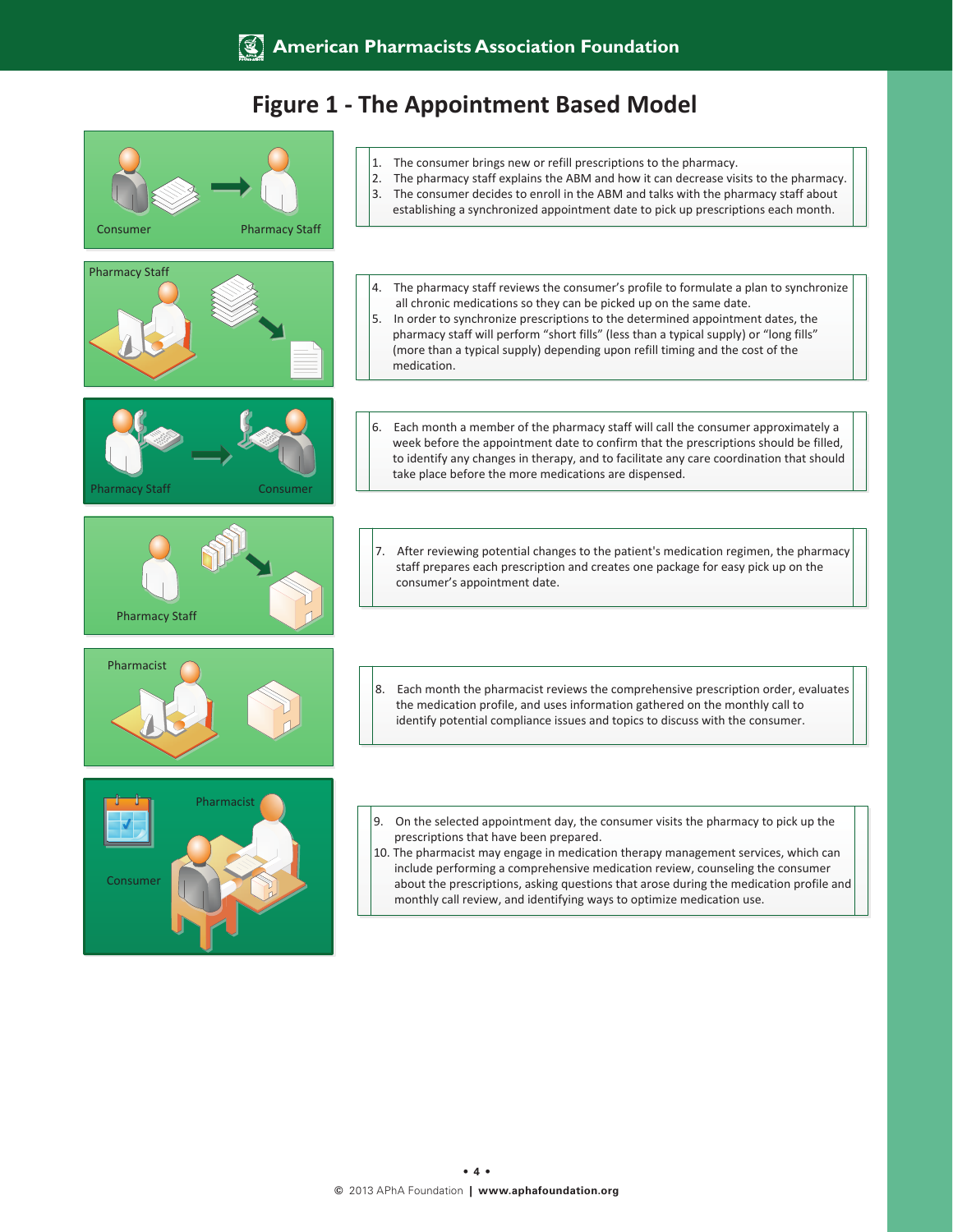**"For us, the real differentiator is the monthly consultation. Patients with chronic medical conditions value the personal attention we provide. When we place that phone call to them every month, we aren't just asking about the prescriptions they need refilled. We're taking the time to inquire about them, their health and how they're doing. We believe that the caring approach advocated in this program makes all the difference in motivating our patients to stay on their medications and realize better health outcomes."**

**-Pharmacist, Georgia**

When the consumer arrives on their scheduled day to pick up the prescription(s), the pharmacist may provide consultation services to talk about the medications, identified compliance issues, and any questions that may arise. The pharmacist may also provide a comprehensive medication review or other MTM services that will help the consumer optimize medication use. These interactions build a stronger relationship between the pharmacy staff and the consumer, which can drive consumer adherence, satisfaction, and loyalty.

#### Driving Widespread Adoption of the ABM

The American Pharmacists Association (APhA) Foundation convened a consortium of sixteen national stakeholders for a roundtable discussion about unique experiences and attributes of successful appointment based models and prescription synchronization programs that improve medication adherence. Consortium contributors are listed in Appendix 1. The group gathered on January 9-10, 2013, in Washington, DC with participants representing 11 community pharmacies or pharmacy networks, 3 national organizations, and 2 government agencies. Six consortium participants are affiliated with organizations that are currently operating or exploring the ABM:

- Abrams & Clark Pharmacy in Long Beach, CA originated the ABM in 1995 as the "Personal Service Program (PSP) to improve patient care, make consumers happier and make the pharmacy's business better. Currently over 50% of consumers have opted to participate.
- Thrifty White in Minnesota implemented the ABM in the middle of 2011. In 2013, Thrifty White expects to fill over 1,000,000 prescriptions in the refill synchronization program.
- Bartell Drugs in the Pacific Northwest has the ABM operating in 50 pharmacies within a 50 mile radius of each other for over 2 years.
- Fred's Pharmacy in Memphis, TN is currently operating a 15 store pilot program that kicked off at the end of 2012 and features a fully automated process.
- Rite Aid is currently piloting the ABM in a small district in western Pennsylvania to test the model and work out necessary process improvements.
- Publix Supermarkets became interested in medication synchronization at a 2012 meeting of the National Association of Chain Drug Stores (NACDS) and will be launching a pilot in 2013.

The information collected from the consortium participants included anecdotes from local initiatives describing the barriers and adversities overcome during implementation, facilitators of success, and other key components and measures that were needed while local initiatives were launched. Over the course of the one and one half day meeting, the consortium identified common themes that should be addressed in order to implement and sustain an ABM in a pharmacy. This white paper details the consortium participants' recommendations in three main categories: 1) ABM implementation, 2) business modeling, and 3) marketing. The recommendations are intended to motivate and assist innovative pharmacy owners, pharmacy managers, and pharmacists as they explore implementing the ABM in their practice setting.

The consortium emphasized that almost nothing additional is required to implement an appointment-based model. The key message woven throughout the recommendations that follow is that the ABM is simple and can be implemented in any pharmacy. It is flexible based upon the practice setting, and further customization, including the use of technology, collection of data metrics, and payment for services, can take occur once the core components of the model are in place. The ABM provides pharmacies with the opportunity to impact population health, to improve individual consumer health outcomes, and to take responsibility for driving and optimizing the consumer-pharmacist relationship through simple changes that can be implemented in any community pharmacy setting.

#### Impact of the ABM

Consortium members reviewed background materials and shared experiences that conveyed how the ABM can increase efficiency and profitability, improve consumer adherence to medications, and boost consumer satisfaction. Each example highlighted that the ABM does not require any integration or modification of pharmacy management systems and necessitates a very low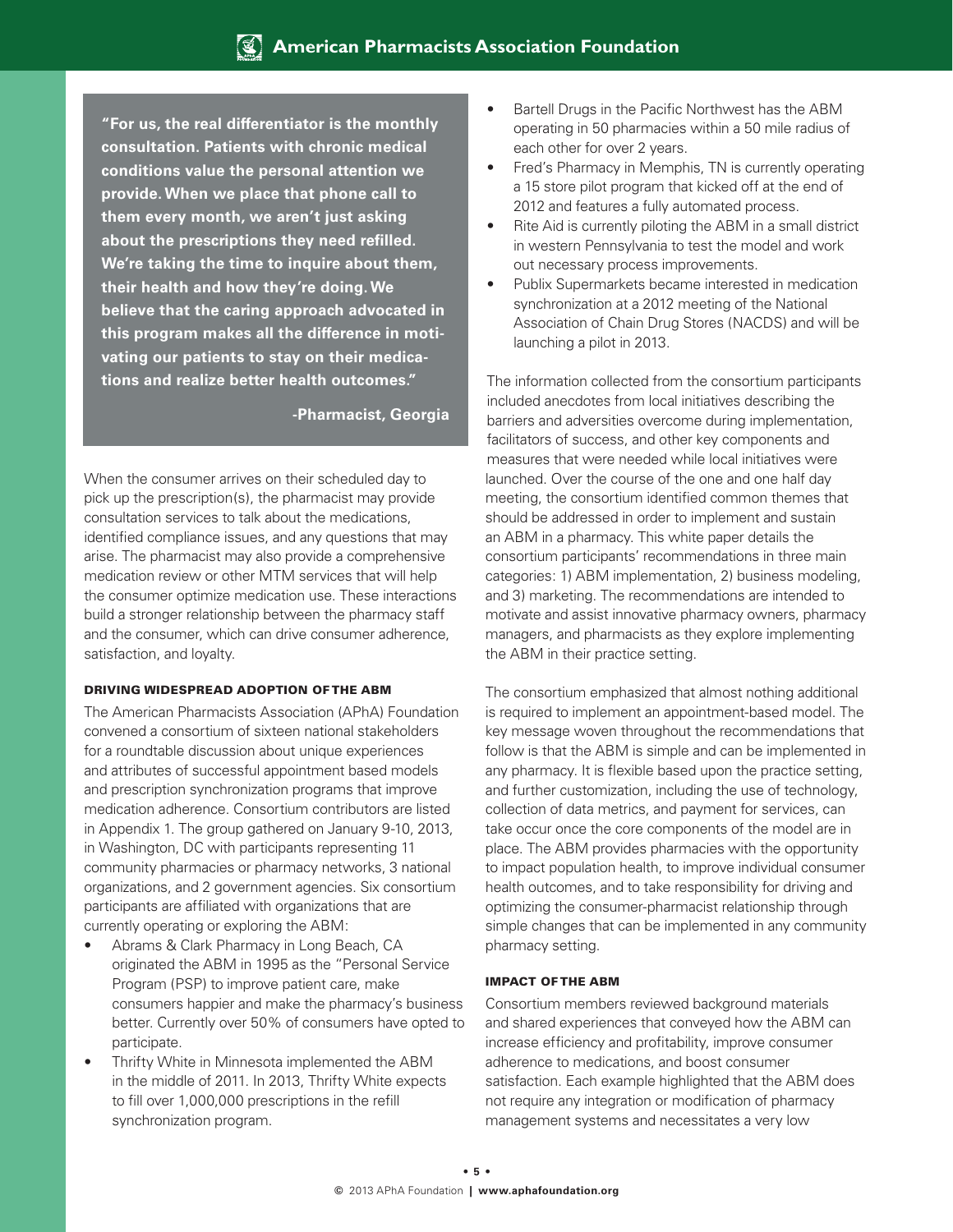investment, if any, to implement. However, the ABM was noted to improve pharmacy workflow by decreasing the number of daily phone calls that come into the pharmacy and potentially leading to greater inventory control.<sup>1</sup> Through the evidence provided, the consortium also noted that the ABM was more than just a means to create efficiency within the pharmacy. As more pharmacies implement ABM, data from the pilot projects shows that medication persistence and adherence rates and prescription volume are all increased within the ABM.3-6 Increased prescription volume could mean a potential increase in revenue of \$260 per non-adherent patient per year for the pharmacy.<sup>7</sup> Additionally, consortium members shared that consumer satisfaction is higher within the ABM than within the traditional pharmacy model. The summary reports below exemplify the evidence that was shared with the consortium and emphasize the impact that a widespread implementation of the ABM could have on patient adherence.

A 12 month pilot study conducted by the National Alliance of State Pharmacy Associations (NASPA) focused on the impact of the ABM on adherence and persistence for 1,460 consumers in 85 participating independent pharmacies. A consumer is classified as "persistent" if the prescription is refilled before the end of the grace period, which begins at the end of the supply of the previous prescription and is equal to one-half of the days' supply of 1 prescription (e.g. the grace period for a prescription with a 30 day supply is

**"I think most patients want to be compliant, but for a variety of reasons, some just aren't. They forget. They can't afford what has been prescribed. They get confused, especially when they have many different medications to take. The ABM program really helps keep them on track, and lets me know what's going on with them so I can help eliminate the adherence obstacles."**

**-Pharmacist, NASPA study**

15 days). A consumer is "non-persistent" if the refill gap exceeds the grace period. After 12 months in the ABM, 57% of the non-persistent consumers who were enrolled at baseline became persistent. The percentage of persistent refills in the non-persistent consumers increased from 59% prior to the ABM to 76% after implementation, and persistent consumers maintained their persistency at 91% over the 12 month study period. The pharmacy realized an

average of 2 additional refills per consumer per prescription per year.4

Most recently, Thrifty White Pharmacy has published persistence and adherence data from 679 people enrolled in the ABM within their stores. These consumers were selected based on having at least two fills for one of 6 chronic medication classes, including angiotensinconverting-enzyme inhibitors or angiotensin-receptor blockers, beta blockers, dihydropyridine calcium channel blockers (CCBs), thiazide diuretics, metformin, and statins.<sup>6</sup> A control group people was also selected for each of the six categories and included 2,087 consumers who had a medication filled but was not enrolled in the ABM. Compared to patients in the program, patients who were not enrolled in the ABM program had a 52% to 73% higher likelihood of non-persistence, depending on drug class. Consumers enrolled in ABM were 3 to 6 times more likely than controls to be adherent during the evaluation period.<sup>6</sup>

Finally, a survey provided to 53 people at USA Drug shows that consumers are more satisfied with the care they receive when they are enrolled in the ABM. Nearly 80% of respondents indicated that they were more likely to take their medications because of the ABM and because of the discussions they have with the pharmacy staff. Over 98% of respondents preferred the ABM and thought that the ABM was a more convenient way to fill prescriptions. One hundred percent of respondents liked having the pharmacist keep track of when prescriptions needed to be refilled, and 100% of respondents also said that they would recommend the ABM to friends and family.8

The ABM has shown dramatic improvements in consumer adherence, persistence, and satisfaction through various pilot studies across America. Additionally, it has improved efficiency for the consumer and the pharmacy staff, while also generating potential new revenue due to increased adherence. Based on this information, the consortium members rallied behind the cause of providing a roadmap to help other community pharmacies seize the opportunity to advance pharmacy practice while improving consumer health.

#### Guidance for ABM Implementation

The ABM will fundamentally change how business is conducted and care is delivered, and the consortium agreed that *garnering buy-in* from senior management, store level management, pharmacists, and staff is essential to successful implementation. Often times the best way to begin generating support for the ABM is to identify a champion or advocate for the model that can connect with many individuals within the organization. Through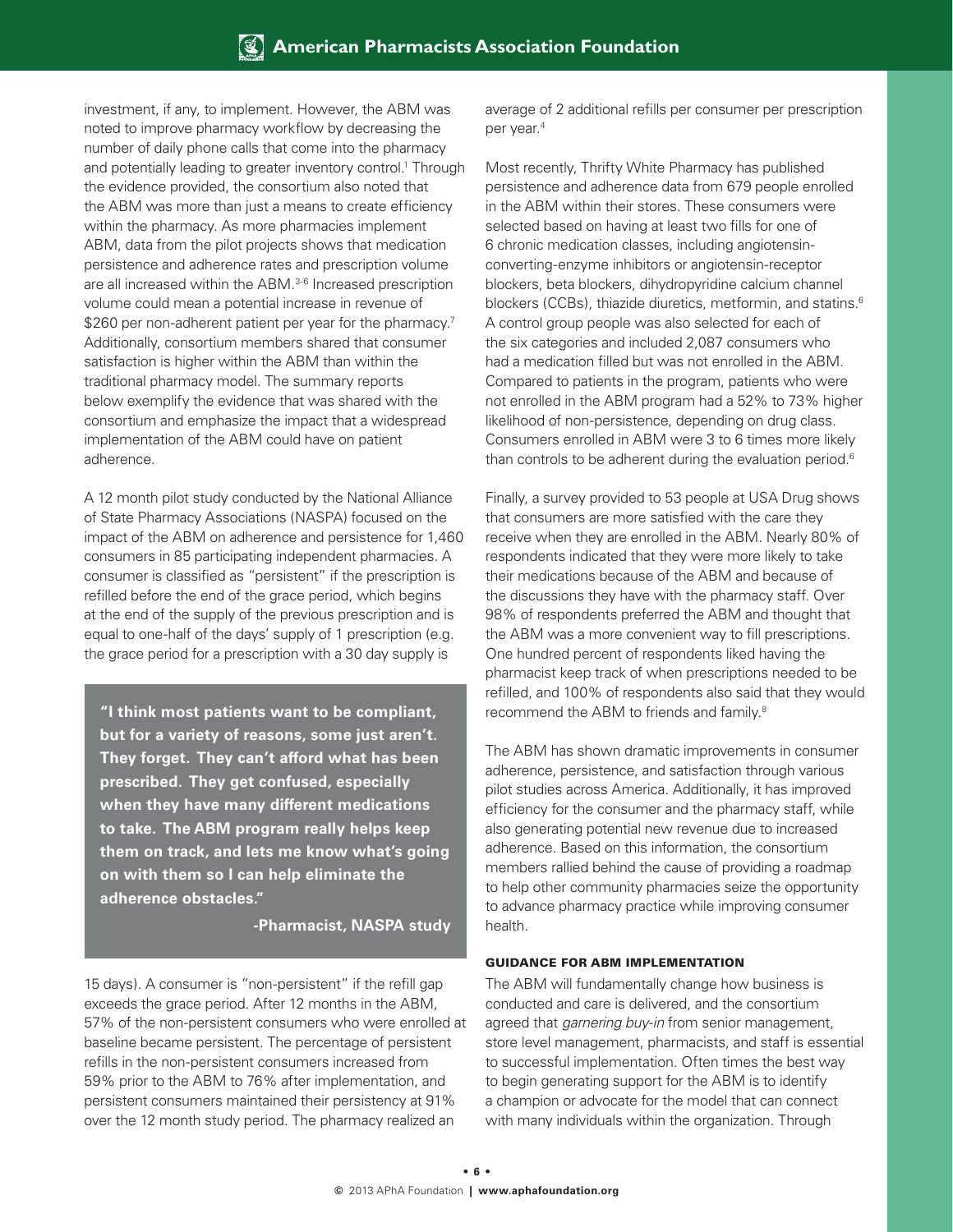**"Community pharmacies may be hesitant to start the [ABM] program. There is some up-front effort involved, and assigning a dedicated staff member or student is very helpful. However, once it is started, the rewards are endless! Patients will come in once a month and tell us how much they love the program. Physicians feel that we are taking their time-consuming work from them, and they appreciate it. Our work flow has become very efficient, and the inventory is more controlled."**

#### **-Pharmacist, Colorado**

peer-to-peer outreach, the advocate can drive organizational perceptions of the value that the ABM creates for consumers and for the business through operational efficiency. Once the leadership has embraced the ABM, the next step is to generate support from pharmacists and technicians who will implement the program. To do this successfully, staff must understand the magnitude of benefits the ABM can create related to capacity-building, time efficiency, consumer health, and job satisfaction.

As a team, the organization's leadership and staff can commit to the model, set implementation expectations, and create a plan for consistent execution and achievement. When full buy-in is achieved, pharmacists and technicians will make ABM a priority in daily workflow, local leadership will be committed to engaging the community's health care team in added value ABM provides, and senior leadership will eagerly monitor and track the progress while creating plans to spread the model even farther.

*Defining the core components* of the ABM that will be operationalized is the first implementation step once all people have bought-in to the organizational change. The cornerstone of creating a successful ABM is a system that creates specific, predictable, and measureable outputs. Consumers should be able to expect the same type of care each time they interact with the pharmacy staff. In order to make this happen, the consortium posed a few basic questions that should be considered by each implementing organization:

Will the ABM program be opt-in (consumers must elect to enroll in the service) or opt-out (consumers will automatically participate unless they specify otherwise)?

- Will consumers have a personal pharmacist or will any pharmacist at the pharmacy provide the monthly medication review and consultation?
- Will appointments be on a specific day? Will they be at a specific time? How will this impact the perceived value of the service?
- Which elements of the ABM will be delivered by a member of the pharmacy staff? Which elements will be automated? How does automation of certain components detract from or add to the care that is delivered?

Questions related to higher level ABM service delivery that were posed by the consortium include:

- How will the pharmacy provide incentives to keep consumers engaged and maintain pharmacists and technicians enthusiasm to provide optimal care in the ABM?
- How can the ABM integrate into or generate care coordination activities? Ideally, what impact will ABM have on the consumer-pharmacist-provider relationship along the care continuum?
- How can the ABM be utilized to introduce or optimize MTM and collaborative practice agreements services in the community pharmacy?

When the core components of the program implementation are defined, the consortium encourages leadership to assure that the model maintains flexibility and adaptability in order to assure processes can be modified to best deliver high value care that fits easily into the pharmacy workflow and consumer's lives.

*Education of the pharmacy staff* is the next implementation step once buy-in is achieved and a plan is developed. Providing consistent education to pharmacists and technicians will be essential in assuring staff is knowledgeable about providing ABM services and explaining the value to consumers. This education may include modules about prescription synchronization, care coordination, technician vs. pharmacist roles, new technology, documentation requirements related to process and outcomes measures, and methods for engaging consumers. Pharmacists may receive additional education related to developing consumer-pharmacist relationships, performing a comprehensive medication review (CMR), targeting adherence issues, and providing MTM within the ABM. Education, including providing tools, feedback, and regular reinforcement, was identified by the consortium to be a core component of consistent and successful ABM implementation.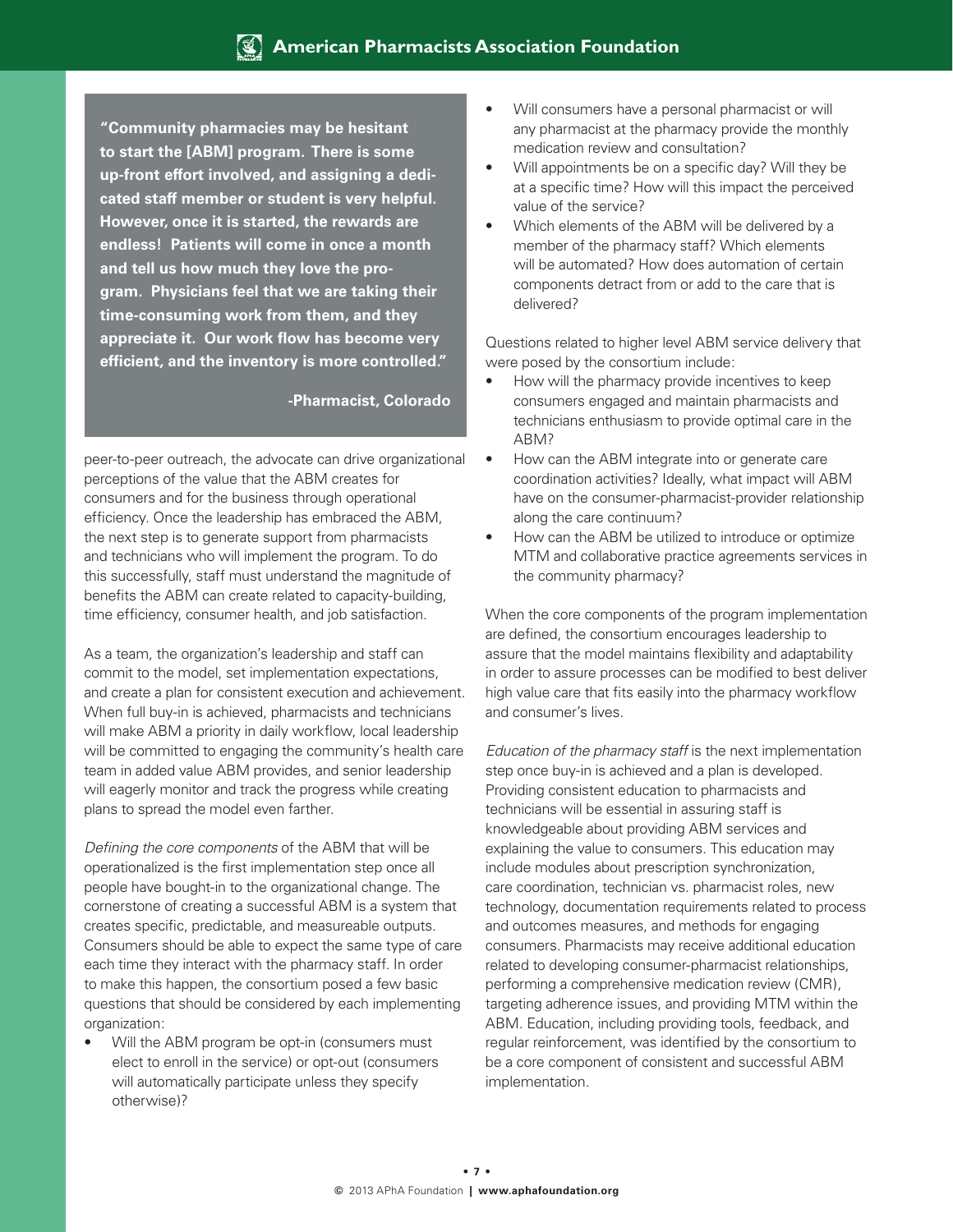#### Potential Data Elements

The consortium's list of potential process and outcomes data elements that may be considered when implementing an appointment-based adherence program includes:

**Adherence Measures:** Proportion of days covered, Persistence, Gap days of therapy, PQA measures, 5-STAR ratings, Prescriptions that would not have been filled (post-hospitalizations – lead to filled prescriptions that would not have been captured)

**Medical Outcomes:** ER visits, Hospitalizations, Clinical outcomes, Avoided adverse drug events

**Process Measures:** Call log (types and results of calls), Activities performed during appointment, Questions asked during call, Types of interventions (check box), Time spent with consumer, Inventory costs and turnaround, Pharmacist efficiency (time in motion), Care coordination services performed

**Demographic Measures:** # of brand or generic medications, Age, Comorbidities, Copayments, Quantity of medications per person

**Satisfaction Measures:** Customer satisfaction, Pharmacist satisfaction

**Economic Measures:** Impact on total health care costs

*Collecting data elements* within a local ABM implementation can provide immense value to the pharmacy and potential collaborators. The consortium recommended identifying data points that would of particular interest to local payers and providers, especially within shared savings scenarios, to optimize the applicability of the data. Each data element collected within to the model should answer a specific question about the quality of care that is being delivered and should fully integrate into consumers' entire health records. The full dataset can be tailored to assure pharmacists are able to demonstrate how the ABM produces meaningful health outcomes, creates value to the health care team, and is worthy of reimbursement.

In a health care environment where "you are what you measure," pharmacies implementing the ABM could dramatically benefit from synthesizing data into meaningful reports. Internal to the implementing organization, the data is valuable to indicate how well the program is being executed, the impact it is having, and areas of quality improvement. Externally, the data reports can be used to show improved safety, efficacy, and outcomes from the

model to potential payers, shared savings networks, and consumers. The measures of improvement will be useful to align the impact of pharmacists utilizing the ABM with the quality measures (e.g. CMS Five Star Quality Ratings) and cost savings many doctors, hospitals, and payers are striving to achieve.

*Technology* can facilitate the implementation and scalability of the ABM and is vital when pharmacies choose to collect and analyze ABM data to help show the value of the model. Health information technology functionality can be adapted by software vendors or pharmacy informatics personnel to support the care delivery process. These changes can allow for the automatic aggregation or input of certain data elements that track the interventions performed within the ABM. The integration of technology into this process creates standardization, scalability, and measurability of the services provided. It also allows for ongoing monitoring of tasks, compilation of the number and types of interventions performed, and reporting of outcomes across practices and systems.

#### Business Models for the ABM

A key component of successfully implementing an ABM is to have a significant value proposition associated with performing the service. In order to build a suitable business model, each pharmacy must create clear financial value for the consumer and for the business. This financial value may initially hinge on something intangible, such as greater convenience for people picking up their medicines or greater customer loyalty to the pharmacy, but it must always result in a sustainable business model to perpetuate customer demand and program implementation. The consortium expressed that once this business model is well-defined, many more pharmacies will become enthusiastic about embracing the ABM.

*The value for the consumer* will be mainly intangible and may include reduced visits to the pharmacy, understanding of medication indication and direction for use, assurance

 **"From the pharmacy's perspective, this model allows us to play a more proactive role in our patients' care. We have the opportunity to review a patient's entire profile at once and proactively intervene, as necessary, when therapy problems arise. This is a patient-centric pharmacy care model as opposed to a drug-centric model."**

**-Pharmacist, Ohio**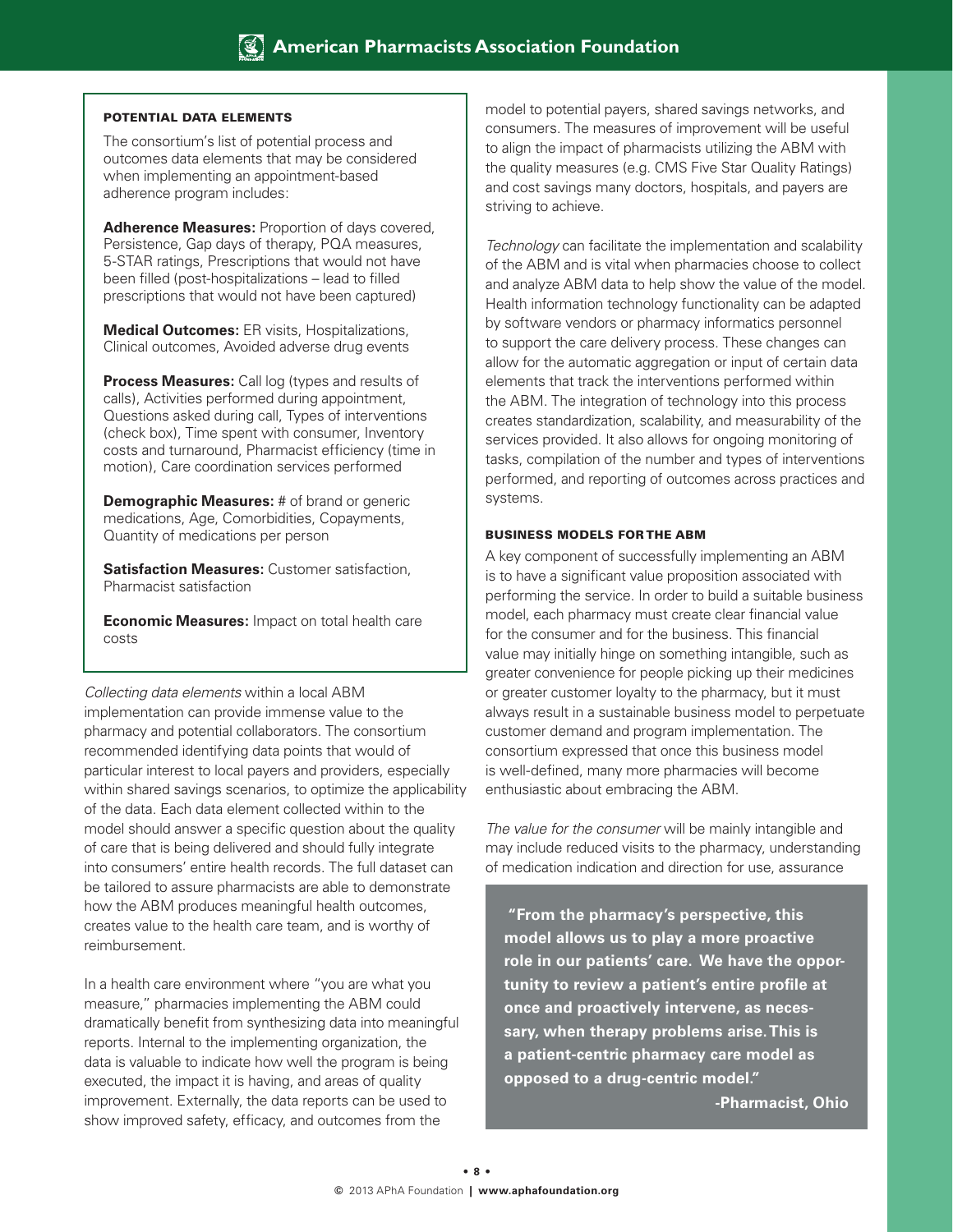that the complete medication profile is being reviewed, increased care coordination, or other quality of life factors. Pharmacies must assure that the cost of engaging in the ABM is not a deterrent for engaging in this type of care. This includes any monthly fees charged by the pharmacy as well as the cost of one-time short or long fills that are

 **"The pharmacy inventory is easier to control, customer satisfaction has increased, productivity is smoother, and our prescription count has increased! This prescription adherence management program is an excellent opportunity for any community pharmacy."**

**-Pharmacist, Colorado**

needed to properly synchronize the medication refills. As ABM models are operationalized, pharmacies must be aware of out-of-pocket costs to the consumer as well as the pharmacy fees that are charged to managed care organizations (MCOs) during the synchronization process. By working in partnership with the MCOs and other payers, pharmacies can create a solution to potential financial barriers that may arise for consumers.

*The value for the pharmacy* may be defined in three progressive stages of the ABM delivery: 1) efficiency of operations and increased customer loyalty, 2) budding revenue stream, and 3) integrated business service. Implementing pharmacies may choose to begin delivering services in any of these three scenarios dependent upon local relationships with potential payers. Implementing an ABM in order to improve the efficiency of operations of and increase customer loyalty to the pharmacy is the baseline entry into a business model for these services.1,2 The ABM can be relatively low-cost to operationalize, which allows pharmacies to easily change their care delivery model by simply providing training to the staff, securing necessary technology, and properly managing workflow. Consortium participants indicated that the return on this investment in human resource development can include an improved customer experience leading to increased loyalty and therefore more prescription fills, more time for the pharmacist to counsel people when they come to pick up all medications are once, and less time and money spent processing refills that are never picked up by the consumer. These somewhat intangible benefits may create a viable business model for many pharmacies that are looking offer services that differentiate

them from their competition or that are interested in more opportunities to interface with potential payers. When implementing the ABM as a budding revenue stream that reaches beyond enhanced customer loyalty, pharmacies must begin to embrace the concept that reimbursement will not be tied to the product that is sold, but rather will be based on the service provided or outcomes achieved. Pharmacies interested in shifting from an implementation that was designed to improve the efficiency of operations may use outcomes and satisfaction data from the existing program to show value to potential payers, including consumers and self-insured employers. For pharmacies that initially choose to implement ABM as a budding revenue stream, interacting with payers up front may lead to improved implementation and potential for reimbursement because the model can be tailored to meet the requirements for payment. The consortium noted that "selling" these services to potential payers will require pharmacists to speak in the language of payers. Comprehensive medication review and prescription synchronization are often considered billable services for many payers, and the ABM includes these two components. Utilizing MTM as the basis of the in-person ABM interaction may provide the flexibility to fit into the business model and processes of each potential payer.

Pharmacies may choose to implement an ABM or shift their existing ABM to become more of an integrated business service. The consortium expressed that the recent emergence of accountable care organizations (ACOs) may change how pharmacies perceive the financial viability of ABM delivery. As an integrated service, the pharmacy would have its ABM ingrained as a core component of

 **"I work in an older pharmacy where sales and volume has been flat for years. I implemented ABM in April of 2011... My doctors and patients love it and are helping to "sell" the program for me. My September prescription volume is up 900 prescriptions over the same month a year ago"**

**-Pharmacist, Oklahoma**

existing care models, including ACOs. These care models are often reimbursed or incentivized based on outcomes, which creates a unique opportunity for pharmacists to play a key role in assuring consumers are receiving their medications on schedule and are taking them as directed.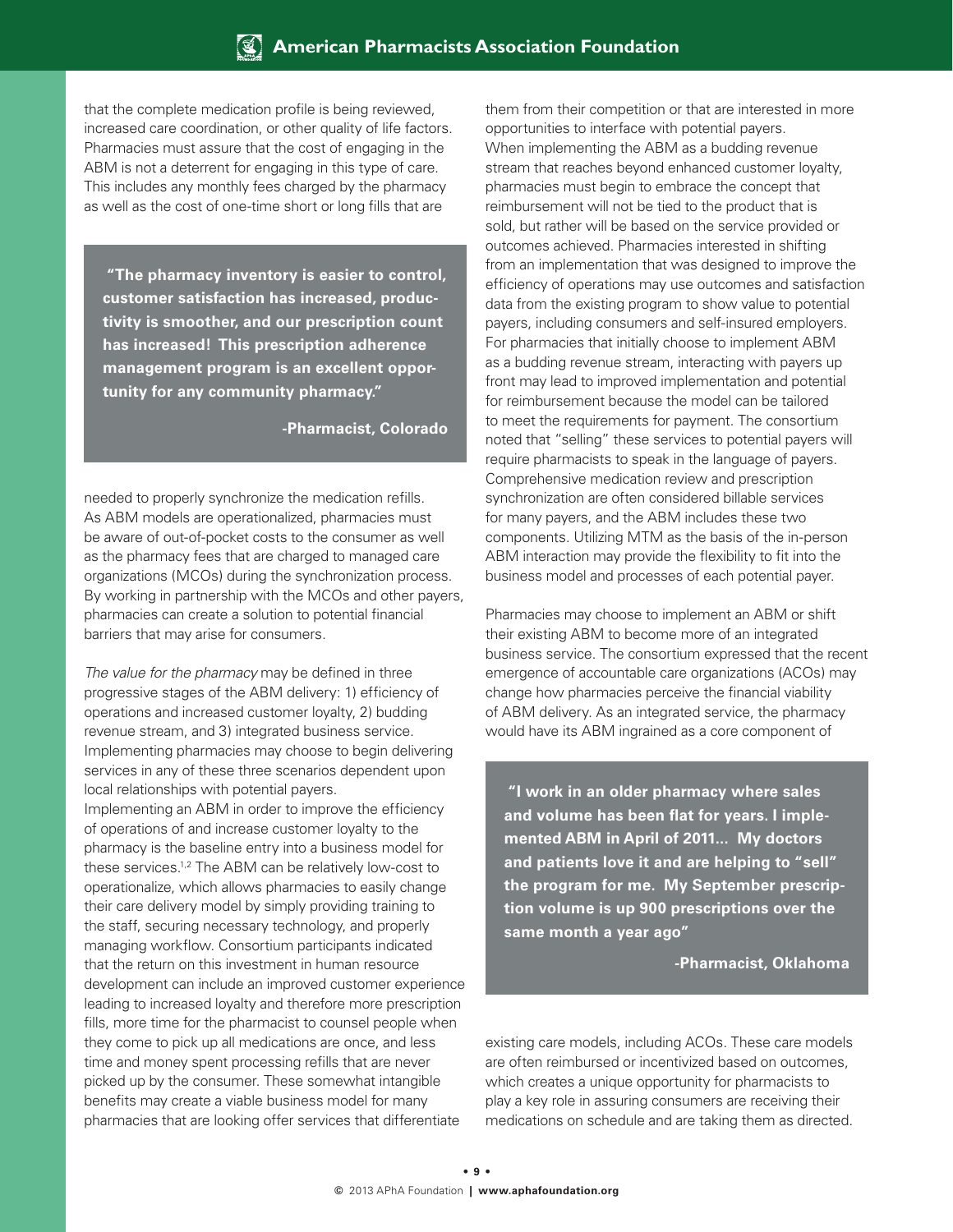Pharmacies will need to understand if the ABM is an expected service or an added service within the care model, how ACOs will be using billing codes, and what agreements and benchmarks need to be in place to assure contracted pharmacy can participate in shared savings programs. Proactively bringing forward examples of improved health outcomes and medication adherence due to an ABM will be essential as pharmacies make the case to be included in these models.

#### Marketing Plan for the ABM

Once the practice model and business model are in place, pharmacies must shift their focus to creating demand for the service in the marketplace. The ABM is for everyone and can benefit all consumers as pharmacists work to help people achieve health goals, stay on their medicines, and avoid adverse events.<sup>1</sup> In order to generate demand, consumers and their family members must understand the value of ABM and how pharmacists are improving people's health through this model. Public awareness campaigns that clearly portray the ABM as a health care solution are needed to generate support for the model as it is implemented in local communities. These campaigns may be more successful if pharmacies partner with consumer advocacy groups that understand the target audience and how to provide information that will be readily embraced by these groups.

A key method to achieve understanding is to demonstrate the consumer experience within the campaign. This includes describing the initial process for getting all medication on the same refill schedule, detailing the activities the pharmacy staff performs to review and confirm monthly orders, and defining what services consumers can expect each time they enter the pharmacy. Consumers may also gain additional understanding of the impact ABM can have on their daily life through testimonials provided by others already engaged in the model. Hearing other people talk about the ease of receiving a single monthly phone call, decreased trips to the pharmacy, the comprehensive education provided by the pharmacist, and overall satisfaction with the program may be a powerful tool to convince consumers to participate in a new type of care delivery at the pharmacy.

**"There is a nurse who comes in to get all the prescriptions for the patient she cares for. She used to have to keep track of her patient's multiple medications, place all the refill requests, make numerous trips to the pharmacy to pick up the medications, and package them up to dispense to her patient daily. We have eliminated half of her work! Everything is organized and ready all at once, so she can easily package the daily doses."**

**-Pharmacist, NASPA study**

#### **CONCLUSION**

The ABM provides an opportunity for community pharmacies to increase the quality of care consumers receive by providing a more efficient and valuable interaction with the pharmacy staff. Once the pharmacy has obtained organizational buy-in, defined workflow tactics, and performed staff training sessions, they can market the program to consumers who could benefit from having medications synchronized and a single appointment with the pharmacist each month. Following the telephonic and in-person interactions, data aggregation, analysis, and reporting – often facilitated by technology - provide a means to champion the model and grow the service. This growth includes enrolling more consumers, creating further operational efficiencies, exploring the ABM as a budding revenue stream, and ultimately establishing the ABM as a core service in integrated care delivery. A dozen mid-sized and regional pharmacy chains have already taken steps to make the ABM a cornerstone of the care they offer.

For more information about the Appointment Based Model and for resources to help operationalize ABM in your practice, please visit www.aphafoundation.org.

**"Everybody is a winner. The greatest savings for the pharmacy, for the patients, and for the whole overall health care system will be achieved from adherence to drug therapy resulting in improved disease management, reduced hospitalizations and fewer physician visits."**

> **-John Sykora, Abrams & Clark Pharmacy Originator of the ABM**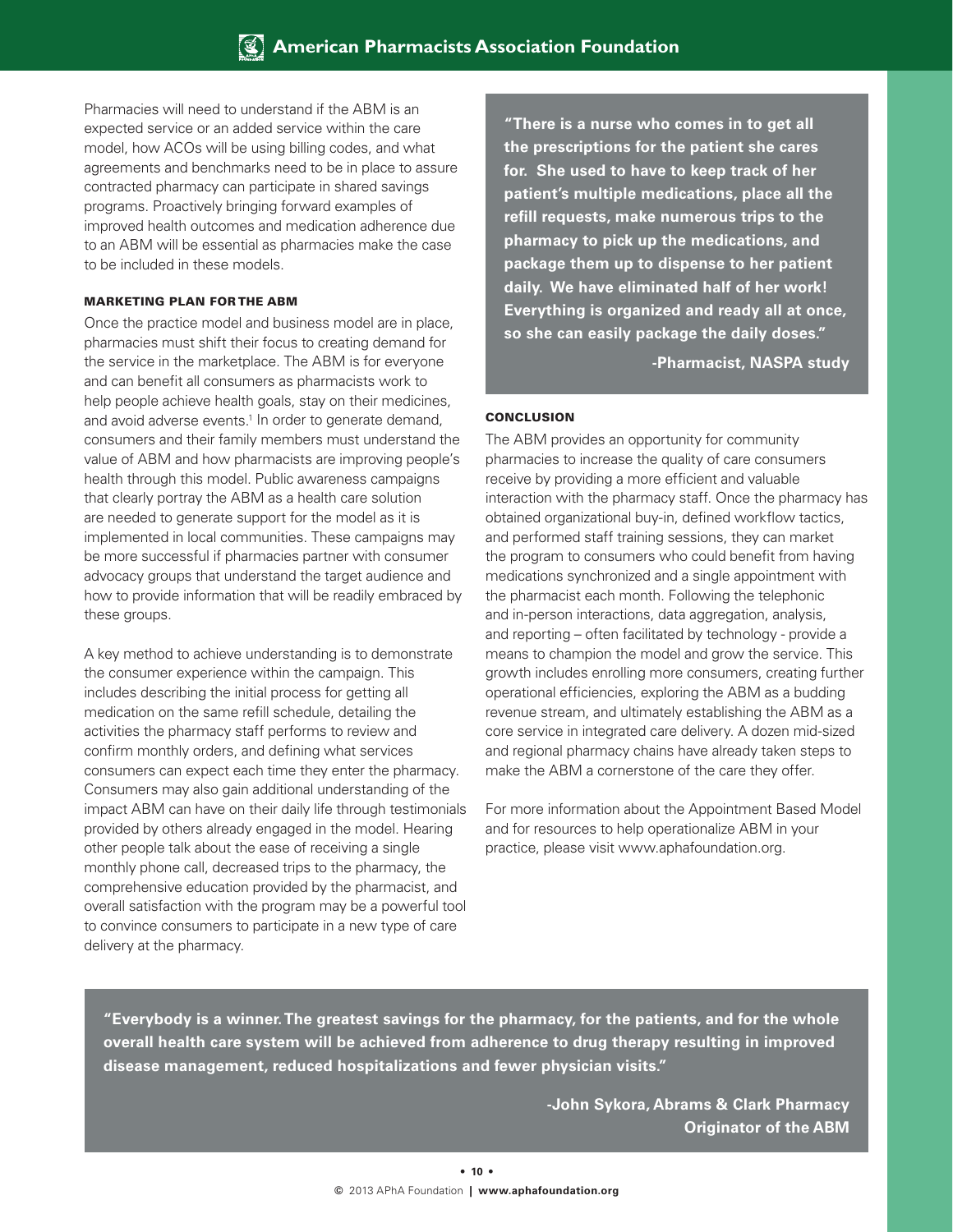#### Appendix 1 – Consortium Meeting Attendees

*Consortium Participants* John Beckner Giant Pharmacy

Kristen Betts Centers for Disease Control and Prevention

Bob Egeland Hy-Vee

Stephen Giroux Middleport Family Health Center

Peter Koo Bartell Drugs

Jessica Lee Kerr Drug

Dan Luce **Walgreens** 

Jesse Mccullough Rite Aid

Thomas Menighan American Pharmacists Association

*Pfizer Representatives in Attendance* David Searle Pfizer

Walt Slijepcevich Pfizer

Robert Narveson Thrifty White Pharmacy

James Owen APhA [e-HIT Collaborative]

Pete Ratycz Discount Drug Mart

Lee Rucker AARP Public Policy Institute

Robin Sistrunk Publix

John Sykora Abrams & Clark Pharmacy

Lisa Tonrey USPHS Indian Health Service

Eleanor Twigg Fred's Pharmacy

George Vuturo RxAlly

*APhA Foundation Staff in Attendance* Benjamin Bluml APhA Foundation

Caroline Shedlock APhA Foundation

Mindy Smith APhA Foundation

Lindsay Watson APhA Foundation

Krystal Weaver APhA Foundation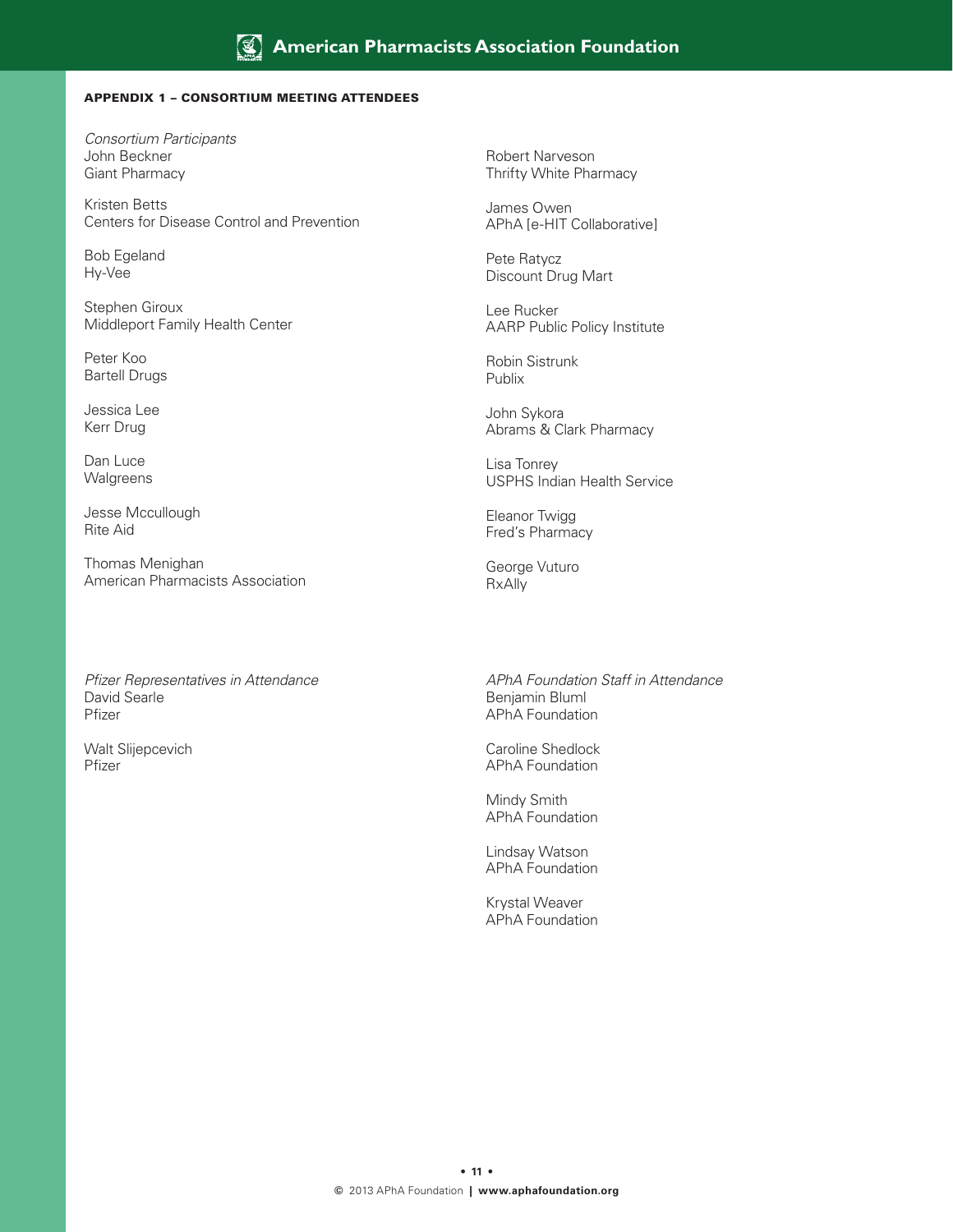#### **REFERENCES**

- 1. Alliance for Patient Medication Safety. Appointment Based Model Operations Manual. Richmond, VA. 2009. Accessed at *http://www.naspa.us/documents/grants/abm/ABM%20Manual%206-10.pdf.* March 11, 2013.
- 2. Alliance for Patient Medication Safety. The Appointment Based Model: Project Results and Next Steps. March 25, 2011. Accessed at *http://www.naspa.us/documents/grants/abm/ABMUpdate3\_25\_11edited.pdf.* March 11, 2013.
- 3. Holdford, David. Patient Centric Model Pilot Data Analysis Six Month Report. Prepared for The Alliance for Patient Medication Safety. Virginia Commonwealth University. Accessed at *http://www.naspa.us/documents/grants/abm/ NASPA%20ABM%20Six%20Month%20Final%20Report.pdf.* March 11, 2013.
- 4. Holdford, David and Inocencio, Timothy. Patient Centric Model Pilot Data Analysis Final Report. Prepared for The Alliance for Patient Medication Safety. Virginia Commonwealth University. Accessed at *http://www.naspa.us/ documents/grants/abm/NASPA%20Report%204-08-2011%20Final%20Reports.pdf.* March 11, 2013.
- 5. Logan, Tripp and Armstrong, Todd A. Impact of Mind Your Medicine Program on Persistence and Adherence: A Descriptive Report. December 2010. Accessed at *http://www.naspa.us/documents/grants/abm/L%20%20S%20 Adherence%20Write-up%20UPDATE%2012-22-10.pdf.* March 13, 2013.
- 6. Holdford, David and Inocencio, Timothy. Appointment-Based Model (ABM) Data Analysis Report. Prepared for Thrifty White Pharmacy. Virginia Commonwealth University.
- 7. Stone, Devin. The Business Case for Adherence. America's Pharmacist. September 2010. p30-32. *www.americanpharmacist.net.*
- 8. Holfdord, David and Saxena, Kunal. Appointment Based Model Data Analysis Report: Prepared for USA Drug. January 29, 2013.